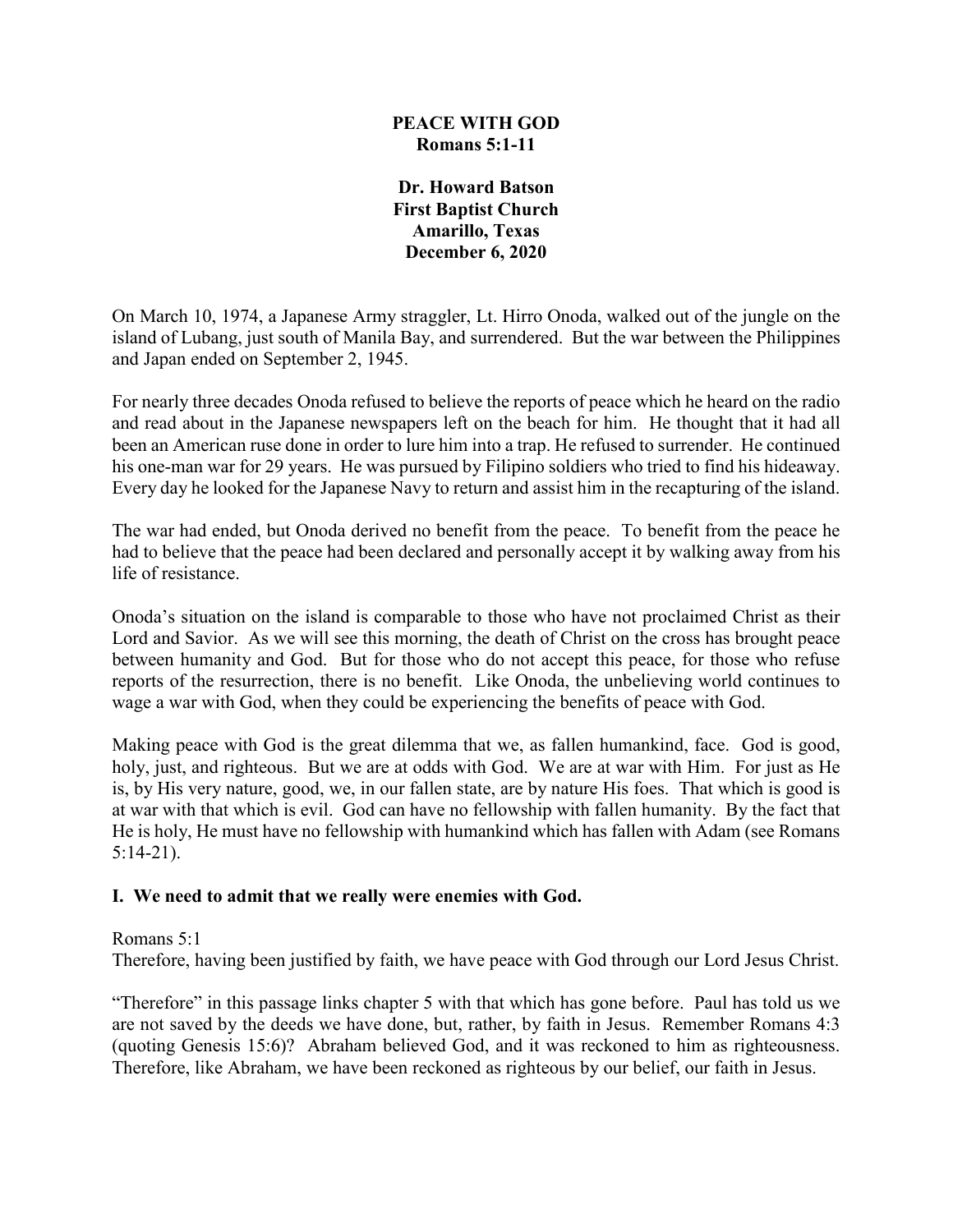But we are enemies with God until we are redeemed by our faith through the crucifixion and resurrection of Jesus.

Yes, we need to realize we were once enemies of God until Jesus. Dr. Karl Menninger related an incident about a man standing on a busy corner in the Chicago Loop. Menninger explained, "As people would hurry by, the man would point his finger to one and then another, and then intone loudly the single word 'Guilty!' Then, without expression, he would assume a stiff stance for a few minutes then do the same again. One to whom he pointed turned to a companion and said, 'But how did he know?'"

He knew because we are all guilty. All have sinned, and all are at war with God (Romans 3:23).

Psalm 14 gives a realistic view of the sinfulness of humankind. "The Lord has looked down from heaven upon the sons of men to see if there are any who understand, who seek after God. They have all turned aside, together they have become corrupt; there is no one who does good, not even one."

The psalmist's conscience tells him that if God were to rise up in judgment against humankind, none could escape His condemnation. Thus the prayer of the psalmist, "If you, O Lord, should mark iniquities, Lord, who could stand?"

The psalmist sang and, likewise, the prophet proclaimed that we all contain sin in our lives. Isaiah wrote, "All we like sheep have gone astray; we have all turned everyone to his own way." In the New Testament, John agrees with the Apostle Paul, "If we say we have no sin, we deceive ourselves; if we say we have not sinned, we make God a liar" (1 John 1:8-10)

The prophets declared, the psalmist has set the message to music, and an apostle has penned in a letter that all have sinned, all are guilty, all are at war with God. We are enemies with God (Romans 5:10).

Humankind's highest destiny is to know God, to have a personal relationship with Him – creation in harmony with Creator. But, because of our disobedience, because of our sin, we have an estranged relationship. A good God cannot live in community with a sinful humanity.

Turn back to Romans 1:18.

For the wrath of God is revealed from heaven against all ungodliness and unrighteousness of men who suppress the truth in unrighteousness.

The story starts with a God who is wrathful toward sinful humankind.

#### **II. Jesus paid the price for peace.**

We have peace with God. How? Look at Romans 5:1 – "...through our Lord Jesus Christ." In fact, everything happens "through Jesus" so much, that Paul uses the word "through" a dozen times in chapter 5.

(1) verse 1 – "We have peace with God **through** our Lord Jesus Christ."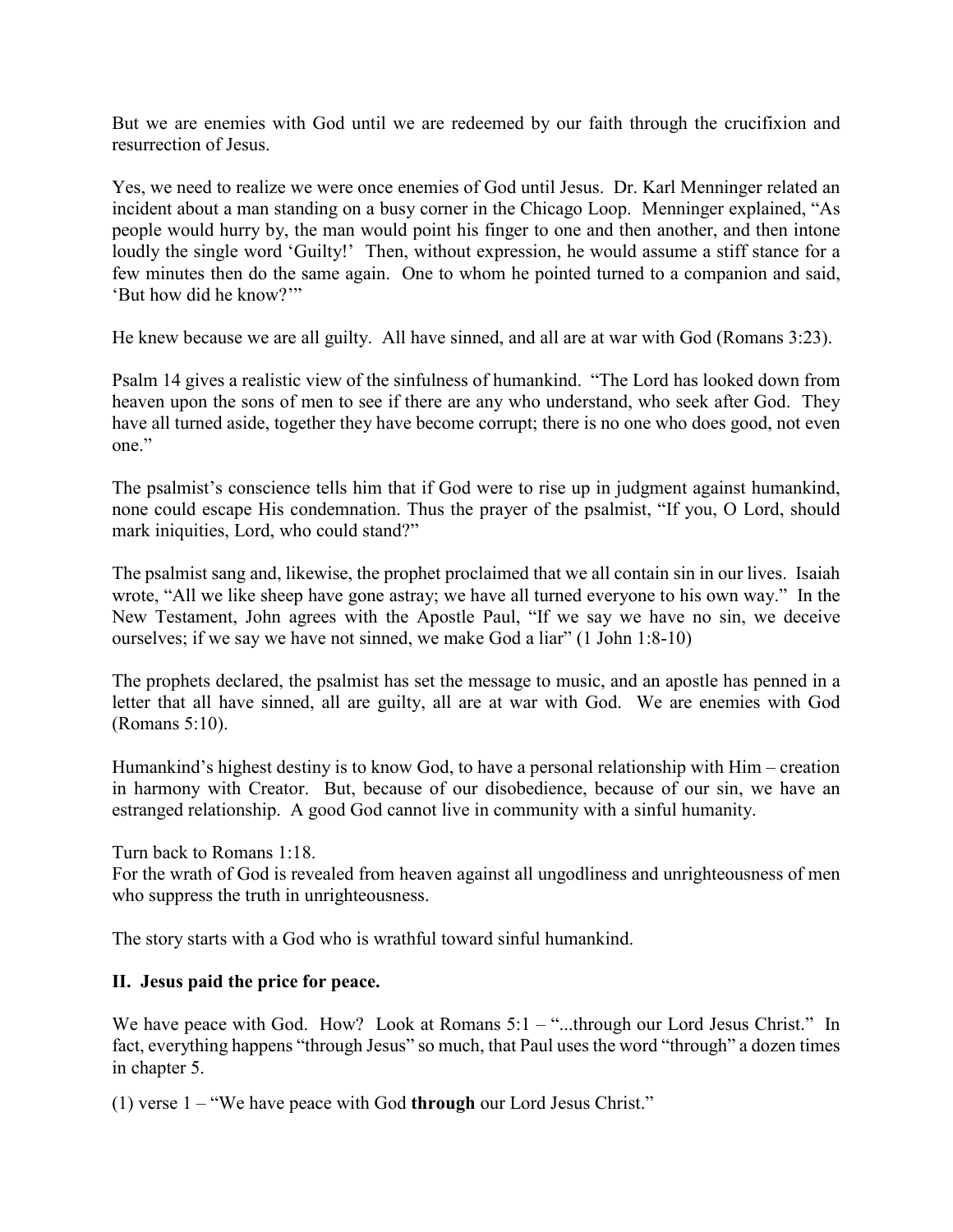(2) verse 2, "**through** whom also we have obtained our introduction by faith into this grace in which we stand...."

(3) verse 5, we receive the love of God "**through** the Holy spirit which has been given to us."

(4) verse 9, we have been saved from the wrath of God "**through** Him" – through Jesus.

(5) verse 10, "While we were enemies, we were reconciled to God **through** the death of His Son...."

(6) and (7) verse 11, "And not only this, but we also boast in God [or exult in God] **through** our Lord Jesus Christ **through** whom we have received reconciliation."

(8) verse 17, "...the abundance of grace and of the gift of righteousness will reign in life **through** the One, Jesus Christ."

(9) verse 18, "...**through** one act of righteousness there resulted justification of life to all men."

(10) verse 19, "...**through** the obedience of the One the many will be made righteous."

(11) and (12) verse 21, "...even so grace might reign **through** righteousness to eternal life **through** Jesus Christ our Lord."

Through. Through. Through. A dozen times. Everything you have in God is through His Son, Jesus, or His Holy Spirit.

You remember the Christmas proclamation of Matthew 1:21 – "You shall call His name Jesus, for He will save His people from their sins."

Or Luke 19:10 – "The Son of Man came to seek and to save that which was lost."

1 Timothy 1:15 – "The saying is true and worthy of full acceptance that Jesus Christ came into the world to save sinners."

Loving us so much, and knowing He must send His wrath against sin, He sent His Son to die in our place that we could have peace with Him. Every time you think of your salvation, you think of "through Jesus." We are reckoned as righteous through Jesus and through our faith in Jesus alone. Your salvation is not about the deeds you have done, but about your faith in all that has been accomplished **through** the crucifixion and resurrection of the Christ.

While Jesus was crucified, there was darkness over the whole land, which lasted for three hours until Jesus died. With the darkness came silence, for no eye could see, no lips could tell the agony of the soul which the spotless Lamb of God now endured. He was abandoned by God – God, who was holy, would have no fellowship with His own Son because of the weight of our sins. Then came the cry from the one who was abandoned by his Father: "My God, my God, why have You forsaken Me?" Christ tasted the torment of the soul estranged from God. Bearing our sins, He died our death. The Father could not reach out and save, for He must bear our sin that we might live – through Jesus, through His death, and through the glory of His resurrection.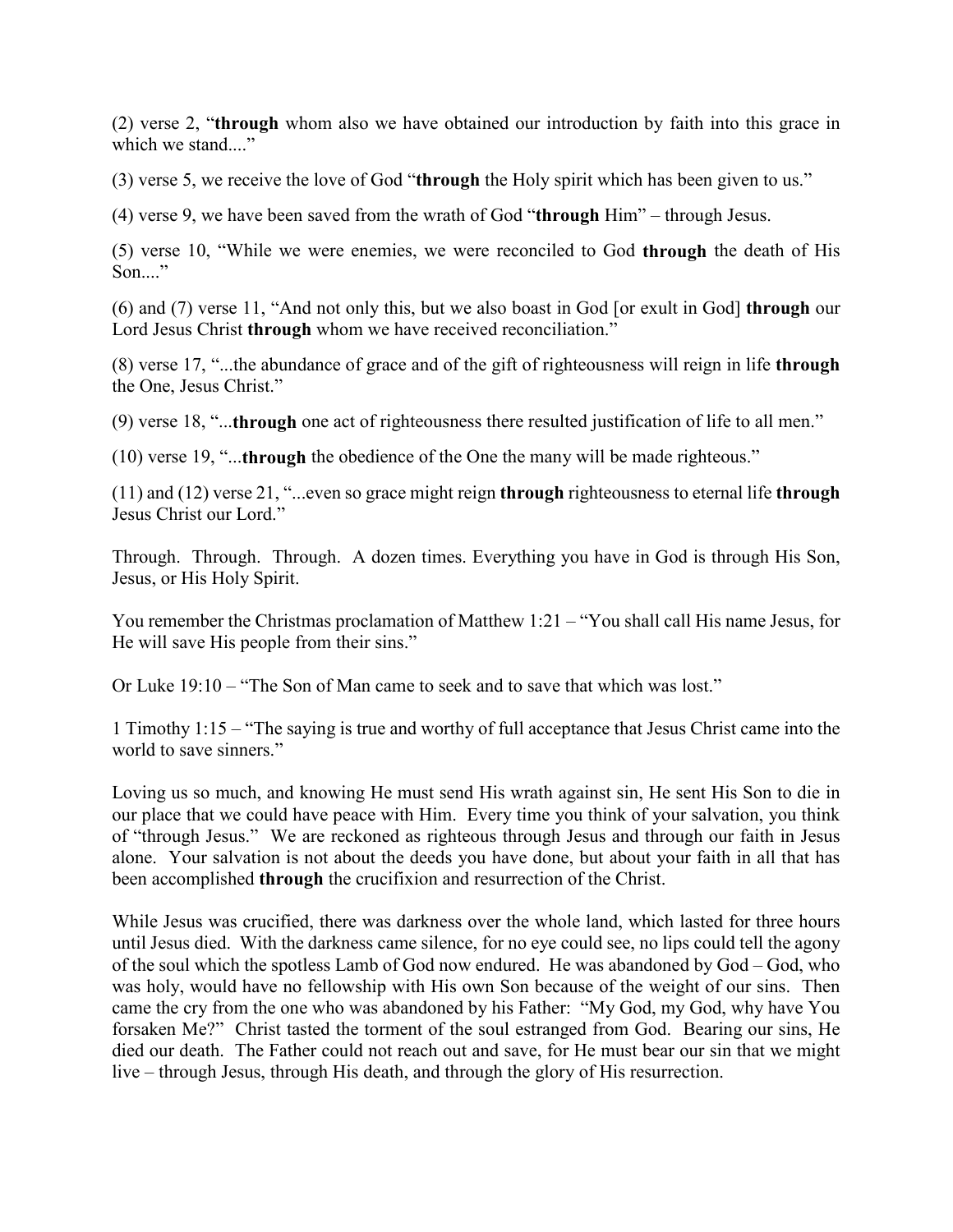### **III. Though we have peace with God, the world still wages war on God's people.**

While we do have peace with God, don't make a mistake here. Paul is not referring to a "peace of mind." Oh, to be sure, those of us forgiven may feel the tranquility as the weight of sin and troubled conscience is lifted (Isaiah 32:17). But Paul himself admits to feeling utterly, unbearably crushed, despairing of life (2 Corinthians 1:18), perplexed (2 Corinthians 4:8), fearful (2 Corinthians 2:5), suffering from anxiety from all his churches (2 Corinthians 11), and having sorrow upon sorrow (Philippians 2).

Peace of mind is not what we are talking about here. Rather, we have peace with God. Having peace with God means that Christ's followers, unlike the wicked (3:17), no longer stand under God's wrath (5:9; cf. 1:18), but have security, well-being, and wholeness from their restored relationship with God. You remember the priestly benediction in Numbers 6:26? "The Lord lift His countenance upon you and give you peace." Or remember Isaiah's prophecy? "'Peace, peace to him who is far and to him who is near,' says the Lord, 'and I will heal them'" (Isaiah 57:19).

Those have been fulfilled through Jesus, Paul is saying in Romans 5. Peace with God.

Isaiah further asserts the effect of righteousness will be peace, and the result of righteousness – quietness and trust forever (Isaiah 32:17).

What God has done through Christ, however, even goes beyond what was imagined by the prophet. Isaiah declares there is no peace for the wicked (Isaiah 57:21), but now (Romans 3:21) even the wicked who put aside their brazen defiance and smug pretensions and accept God's offer of grace are made right with God and have peace with Him.

We are still at war with the world, however – those who say no to God's offer of grace through Christ. Even more so because we've left the ranks of the unrighteousness and joined God's army of glory. Notice how he continues here. Paul uses the word "boast" twice in this passage. First of all, he says in verse 2, "...we boast [exult] in the hope of the glory of God." But also, oddly enough, though we have peace with God, "...we boast [exult] in our tribulations"  $(v. 3)$  – that is our suffering – "knowing that our tribulations bring about perseverance; and perseverance, proven character; and proven character, hope; and hope does not disappoint because the love of God has been poured out within our hearts through the Holy Spirit who was given to us" (5:3-5).

Suffering is a harsh reminder that the followers of Christ are at war with the world. If we were to look at Paul's own body, we would see that he had endured multiple hardships as Christ's apostle that left him branded with scars from multiple beatings (Galatians 6:17; 2 Corinthians 3:7-12; 6:4- 10; 11:21-33). This isn't just any kind of suffering, but suffering that results from being a follower of Christ, from our open commitment to Christ.

Christians then and now faced ostracism, rejection from their families and acquaintances, and prosecution and persecution from governmental authorities because of their faith. The truth, I myself have been reminded recently, is not always welcomed with applause.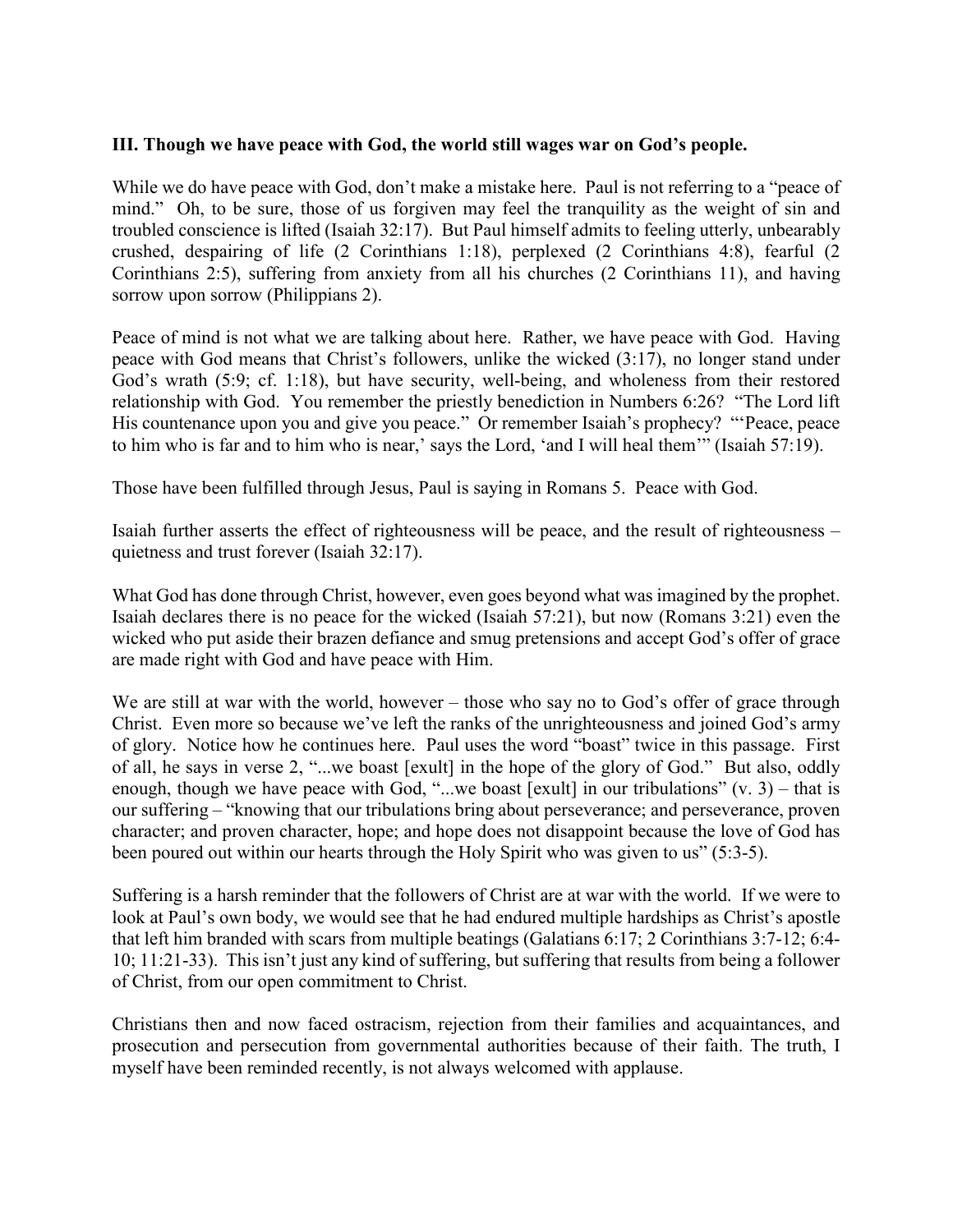You see, even though we have peace with God, the gospel does not offer our best life now. The gospel is about our best life in the world to come.

# **IV. We have the hope of glory.**

But, we do also exult in the hope of glory. Look back at verse 2. You see, Jesus did not rescue us from an earthly death just to prolong our life on this planet. Rather, we are redeemed to an eternal glory and the kingdom of God. Christians pile up hope upon hope (4:18) and face life with greater fortitude. The word here (v. 3) translated patience or perseverance is better translated "fortitude." How we respond during those hard times, whether one cracks under suffering or not, reveals one's character. Paul says in 2 Corinthians 4:7-12 that he's an earthen vessel, afflicted in every way, perplexed, persecuted, and struck down. But he realizes through his suffering he conveys to the world the treasure of the gospel that shines through the cracks of his own fragile clay pot.

Not only to we exult or boast in our tribulation, we also boast in our glory. Look above to verse 2. Christ did not save us just to plod along the path of this earth. No, we are saved for another kingdom of which we are citizens. Paul used the imagery (v. 2) of unhindered access to the sanctuary, the place of God's presence. This access was only available to those who were pure and unblemished. And now that our sins have been paid for, God sees us that way. We have access to be ushered into the presence of God.

Turn over to Romans 8:17 – probably just a page or two in your Bible. "...heirs of God and fellow heirs with Christ, if indeed we suffer with Him in order that we may also be glorified with Him."

We boast not just in our tribulations but in the glory that is to come. You share in Christ's sufferings, you'll share in his glory. And the love of God is poured out in our hearts through the Holy Spirit. God's love comes in the clearest focus on Christ's cross, as the divine power that overcomes enmity between the Creator and the creature (v.4).

Jesus comes at just the right time, doesn't He? Look at verse 6. "For while we were still helpless, at the right time Christ died for the ungodly." This is that time. This is when the Bethlehem baby is born – born to die that we might live. Look at verse 8. "God demonstrates His own love toward us, in that while we were yet sinners, Christ died for us." Calendars did not determine the timing, nor did human worthiness. But Christ died for us when we were powerless (5:6), ungodly (5:6), sinners (5:8), enemies (5:10), and worthy of divine wrath (5:9).

Yes (v. 10), we were enemies but we have been reconciled to God. How? Through the death of His Son. We are reconciled through His death and, how much more, through that glorious resurrection (v. 10).

Yes, God has made peace available to those who proclaim the Lordship of Jesus, and we have the hope of eternal glory.

# **V. Lastly, I want you to see the decision is yours.**

It's true: God loves you just like you are.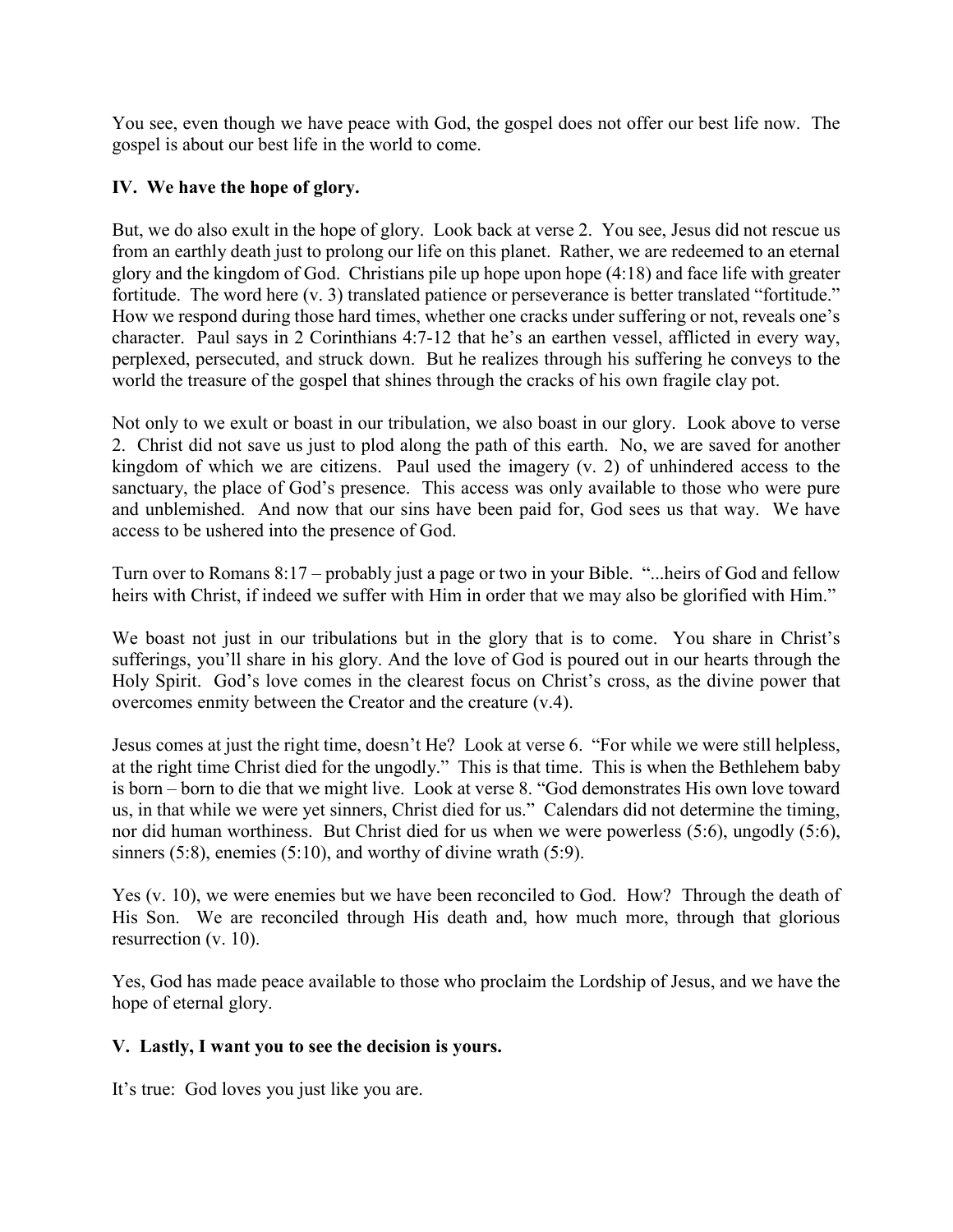Isn't that the message? While we were still helpless, at the right time Christ died for the ungodly? Hardly anyone will die for a righteous man, but God died for us, while we were yet sinners. God loves you right now. He loves you "as is."

### **Ed McManus heard a priest in Puerto Rico share this story. A woman is dying of AIDS. A priest is summoned. He attempts to comfort her, but to no avail.**

**"I am lost," she said. "I have ruined my life and every life around me. Now I'm going painfully to hell. There is no hope for me."**

**The priest saw a framed picture of a pretty girl on the dresser. "Who is this?" he asked. The woman brightened. "She is my daughter, the one beautiful thing in my life."**

**"And would you help her if she was in trouble, or if she had sinned? Would you forgive her? Would you still love her?"**

**"Of course I would!" cried the woman. "I would do anything for her! Why do you ask such a question?"**

### **"Because I want you to know," said the priest, "that God has a picture of you on His dresser." (Bits and** Pieces)

But you have to be willing to receive it.

God took the initiative. God paid the price. Christ went to the cross on that Friday afternoon. He made Him who knew no sin to bear our sin. But even though the battle is over, you must accept the truce. God will not force your hand. You are free to reject reconciliation with God. Like Hirro Onoda, if we act like the war is still raging, if we want to keep fighting against God, living our own lives, we can act as if peace with God has not been obtained despite the fact that God enacted it 2000 years ago when Christ surrendered His life in place of ours. God loves, God gives, God provides – but He leaves us free to reject His peace.

Some of you need to make that decision today.

**Ronald Reagan had an aunt who was very kind to him and liked him a lot. She took him to the shoe cobbler and told the cobbler that she wanted him to make a pair of custom shoes for young Ronald Reagan. The cobbler inquired, "Do you want square toes or round toes on the shoes?" And Reagan hem hawed around; he didn't know what he wanted. The cobbler told him to come back in a few days to let him know so that he could begin work on the shoes. Several days passed and the cobbler ran into young Reagan around town. He inquired, "Well, Ronald, what do you want – round toes or square toes?" Again Ronald indicated that he just could not decide. "Well," said the cobbler, "Come in two days and I will have your shoes ready." Reagan explained that when he went to pick the shoes up, one was square-toed and the other round-toed. The old cobbler looked down at young Reagan**